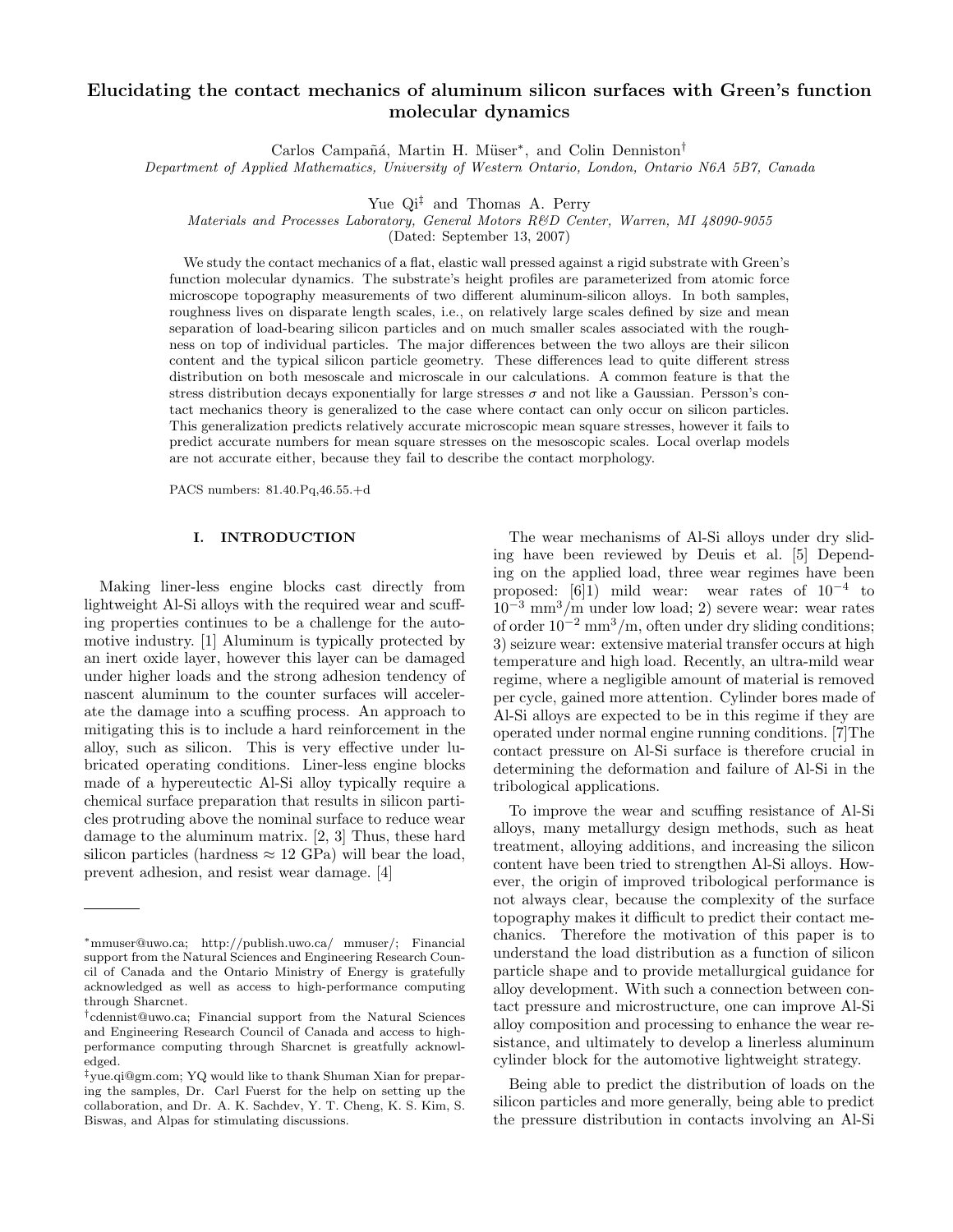surface and a flat counter surface bears potential for an improved design of the surfaces. As a step towards a better understanding of their contact mechanics, we consider the case of dry contacts. Experimentally-measured height profiles will be used as an input for a theoretical analysis that is based on a recently developed Green's function molecular dynamics (GFMD) formalism. [8]

The difficulty in the contact mechanics of Al-Si alloys stems from their complex geometry. Their surfaces are not self-affine like those of conventional steel surfaces. Instead they have roughness on disparate length scales as demonstrated in figures 1 and 2. On large length scales there is roughness due to the granular structure, i.e., the typical height and diameter of the silicon particles are 300 nm and  $4 - 10 \mu$ m, respectively. The spacing in between the particles is typically in the order of 4  $\mu$ m. At short length scales there remains some roughness on the silicon particles that is due to polishing.

Theoretical models, whether they are phenomenological, such as Greenwood-Williamson (GW) [9] or based on height-difference autocorrelation functions, such as Persson's theory cannot be used to address the contact mechanics of Al-Si surfaces in a straightforward fashion even in the limit of elastic contacts. For instance, GW approaches are inappropriate to apply, [7, 10] because they assume that local surface roughness is parabolic, which is unjustified in the present context. Even if more realistic shapes were assumed, the lack of long-range elastic deformation in GW will limit the predictive power of this theory. Conversely, Persson's theory appears to be generalizable to the case where contact only occurs on the silicon particles, as we will outline in the main part of this paper.

We wish to comment that throughout this paper, the word pressure will refer to the external load exerted per unit area onto the elastic solid. The term stress will refer to the  $\sigma_{33}$  component of the elastic solid's full stress tensor. With these definitions, we will use the terms stress and pressure as synonyms in static equilibrium. Moreover, we will assume that the small-slope approximation holds in the contact region. Thus, we will usually not distinguish between the local surface normal and the average surface normal.

The remainder of the paper is organized as follows: In Sec. II, we provide experimental details on chemical composition and treatment of the surfaces along with the numerical methodology used to solve the harmonic contact problem. A brief description of Persson's contact mechanics theory, as well as our extension to surfaces with granular structure is presented in Sec. III. Results are presented in Sec. IV and conclusions are drawn in Sec. V.

## II. EXPERIMENTAL DETAILS, MODEL AND METHOD

### A. Experimental detail

Two different types of Al-Si alloys are investigated in this study. Typical topographies are shown in Fig. 1. In part (a) of that figure, the tops of the silicon-rich particles are almost circular while in part (b), they are much more elongated. In the following, we will refer to the samples as surfaces with circular or elongated silicon particles, respectively. Surfaces with circular particles (material A1955) stem from a hypoeutectic A356 aluminum alloy containing 7 wt.% Si and  $0.3$  wt.% Mg and  $0.05$  wt.% Sr. Surfaces with elongated silicon particles (material A1934) are based on a near-eutectic Al-Si alloy with 11.3 wt.% Si and other alloying components, specifically Cu, Mn, Fe, Ti, Mg, Sr, Ni, and Zn.



FIG. 1: Online color. Topographies of samples containing predominantly (a) circular and (b) elongated silicon particles. Light sections are silicon-rich particles, dark sections primarily aluminum. In both cases, the full 100  $\mu$ m × 100  $\mu$ m scan is shown.

Each specimen was cut from an Al/Si cast ingot into a plate shape with dimensions of  $12 \text{mm} \times 12 \text{mm} \times 3 \text{mm}$ using a diamond saw. The contact surface was ground with SiC paper of 320 and 500 grit, followed by mechanical polishing with 9  $\mu$ m, 6  $\mu$ m, and 3  $\mu$ m diamond suspensions. A final stage of chemical-mechanical polishing with colloidal silica was performed to obtain a fine surface finish and reduce the surface deformation layer created in the previous mechanical polishing steps. To expose the silicon particles on the sample surface, the specimen was chemically etched with 10% NaOH solution for 45 seconds, and then cleaned with 2% HNO for 20 seconds. The average exposed height of the silicon particles was measured by an atomic force microscope (AFM) to be about 350 nm, which was less than 1/10 of the average particle size. Therefore most of the particles on the surface were still deeply embedded in the aluminum matrix.

Both alloys show silicon particles embedded in the aluminum matrix. Height profiles were measured with the help of an atomic force microscope tip. Measurement points are separated by 30 nm. The statistical analysis shows that the silicon particle linear size varies from 2 to  $15 \mu m$  with an aspect ratio between 1 and 6 in ("circu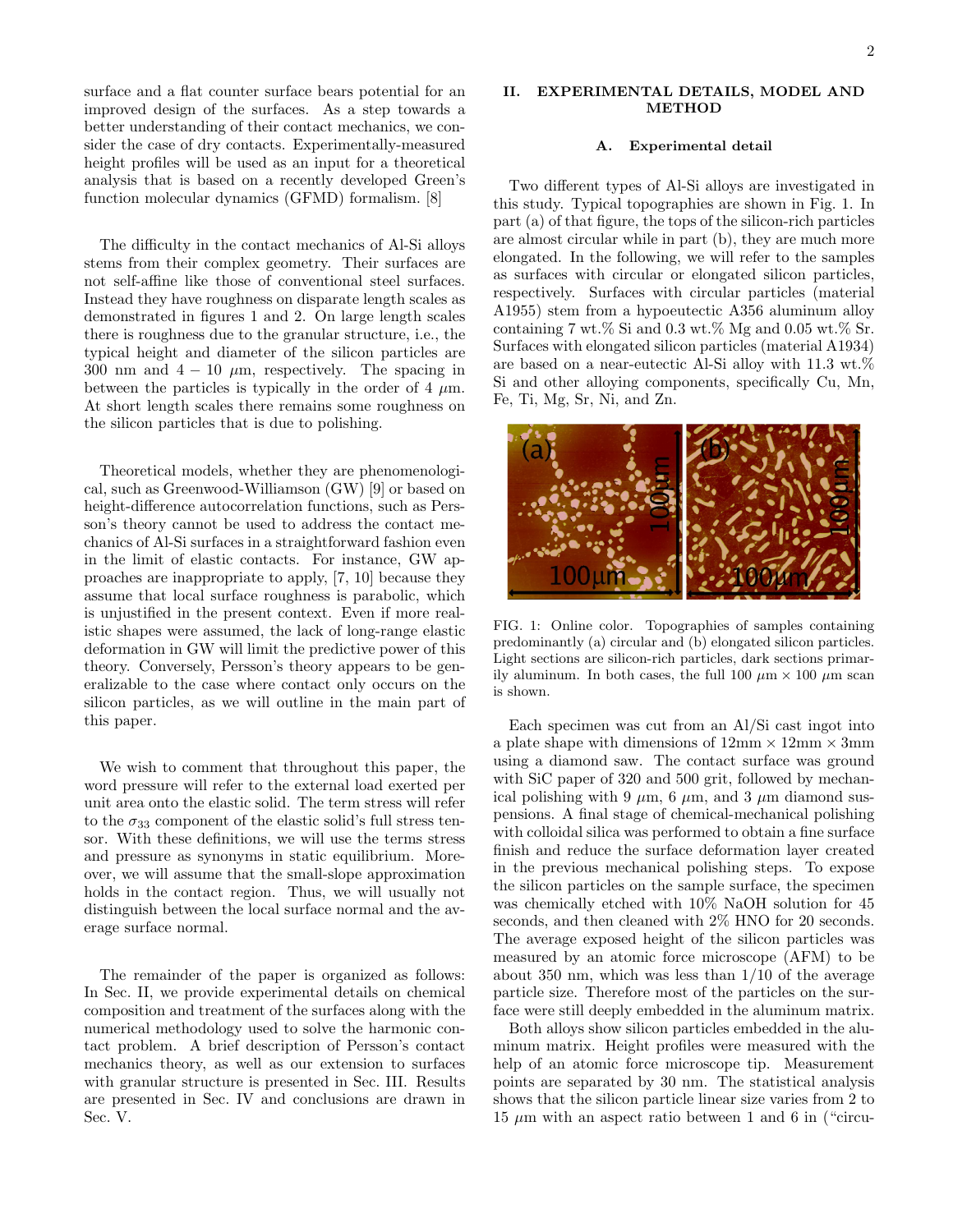lar") A1955 and from 3 to 20  $\mu$ m with the aspect ratio between 1 and 10 in ("elongated") A1934. Details of selected individual silicon particles are shown in Fig. 2. In those silicon particles, the aspect ratios are 1.1 and 5.2 for A1955 and A1934, respectively. Further characterization of the samples will be presented in the results section.



FIG. 2: Details of (a) circular and (b) elongated silicon particles embedded in an aluminum matrix. Note that the direction normal to the surface is exaggerated with respect to the in-plane directions. The height of the asperities is approximately 300 nm.

#### B. Model

As mentioned in the introduction, we study a flat elastic manifold that is pressed against a rough wall, whose height profile is input from experiment. In our calculations, we mean to exploit the usual mapping for frictionless contacts, whereby all the roughness can be placed on one side of the interface while all the elasticity is placed on the other side.

Our main interest is to model an Al-Si alloy that is pressed against a chromium counterface, which can be approximated as locally flat. Since the chromium counterpart is much stiffer and less rough than the Al-Si alloy, we assume that both the effective modulus and the roughness to be used in the calculation is mainly determined by the values in the Al-Si alloy. At a first level of approximation, the Young's modulus of the Al-Si is calculated with the combination rule  $E_{\text{alloy}} = E_{\text{Si}} c_{\text{Si}} + E_{\text{Al}} c_{\text{Al}}$ , where the moduli  $E$  are weighted by the volumetric weights  $(c_{Si}$  and  $c_{\text{Al}}$ ) of the two compounds. Assuming  $E_{\text{Si}} = 160 \text{ GPa}$ and  $E_{\text{Al}} = 70$  GPa, for the moduli, we obtain almost identical values for the two alloys, specifically,  $E = 76$ and  $E = 81$  GPa for the samples with circular and elongated silicon particles, respectively.

Excluded volume interactions are assumed between the flat, elastically-deformable surface and the rough, rigid surface. Plastic deformation is neglected at this stage of our work. Whenever the normal stress is high, we would expect the surfaces to yield locally but not to rearrange so strongly that it would significantly affect the load carried by adjacent silicon particles.

## C. Method

All calculations presented in this work are based on the Green's function molecular dynamics (GFMD) method that was recently developed by Campañá and Müser. [8] In GFMD, the three-dimensional elastic solid is mapped onto a two-dimensional elastic sheet with long-range elastic interactions. Computation of the elastic interaction within the sheet is relatively inexpensive in reciprocal space, at least as long as the solid can be approximated as harmonic and homogeneous. For the system sizes considered in this work, i.e., linear dimension of 2048 grid points, the computational gain of GFMD per time step with respect to an all-atom calculation (which would require about 2048 layers in the direction normal to the surface) is in the order of  $268$  (= $2048/\ln 2048$ ). Approaches in which the system is ever more coarse grained as the distance from the surfaces increases show a linear gain in efficiency with increasing the linear dimension per time step. However, GFMD appears to approach mechanical equilibrium particularly fast and may thus require fewer steps to converge than approaches that are based on coarse-graining entirely in real space. It certainly requires a lot fewer time steps to equilibrate than an all-atom calculations, as demonstrated in our previous work. [8]

Periodic boundary conditions are applied to facilitate the use of the Green's function methodology. To reduce artifacts and discontinuities near the boundaries, the height profiles are folded with a function that is unity everywhere, except near the boundaries, where it continuously approaches zero.

As the substrate is rough, the pressure at the interface between the substrate and the opposing surface is non-uniform. Pressures and their histograms were calculated and averaged at different levels of magnification or coarse-grainedness, that is, at a macroscopic, a mesoscopic, and a microscopic level. The macroscopic pressure is given by the external load  $L$  divided by the area of the scan  $A_0$ . The macroscopic pressure distribution  $P_{\text{macro}}(p)$  is automatically a  $\delta$  function, i.e.,

$$
P_{\text{macro}}(p) = \delta(p - L/A_0) \tag{1}
$$

The mesoscopic pressure associated with asperity i is calculated as the load  $F_i$  that i carries divided by its surface area,  $A_i$ . To place a larger statistical weight on larger silicon particles, the pressure  $p_i$  is assigned a stochastic weight proportional to the silicon particle's area, i.e., the meso-scale pressure distribution is defined as:

$$
P_{\text{meso}}(p) = \frac{\sum_{i} A_i \delta(p - p_i)}{\int_{0}^{\infty} dp \sum_{i} A_i \delta(p - p_i)},
$$
(2)

where the normalization in the denominator of Eq. (2) includes only the load-bearing particles. Asperities were enumerated with the help of the Hoshen-Kopelman algorithm. [11]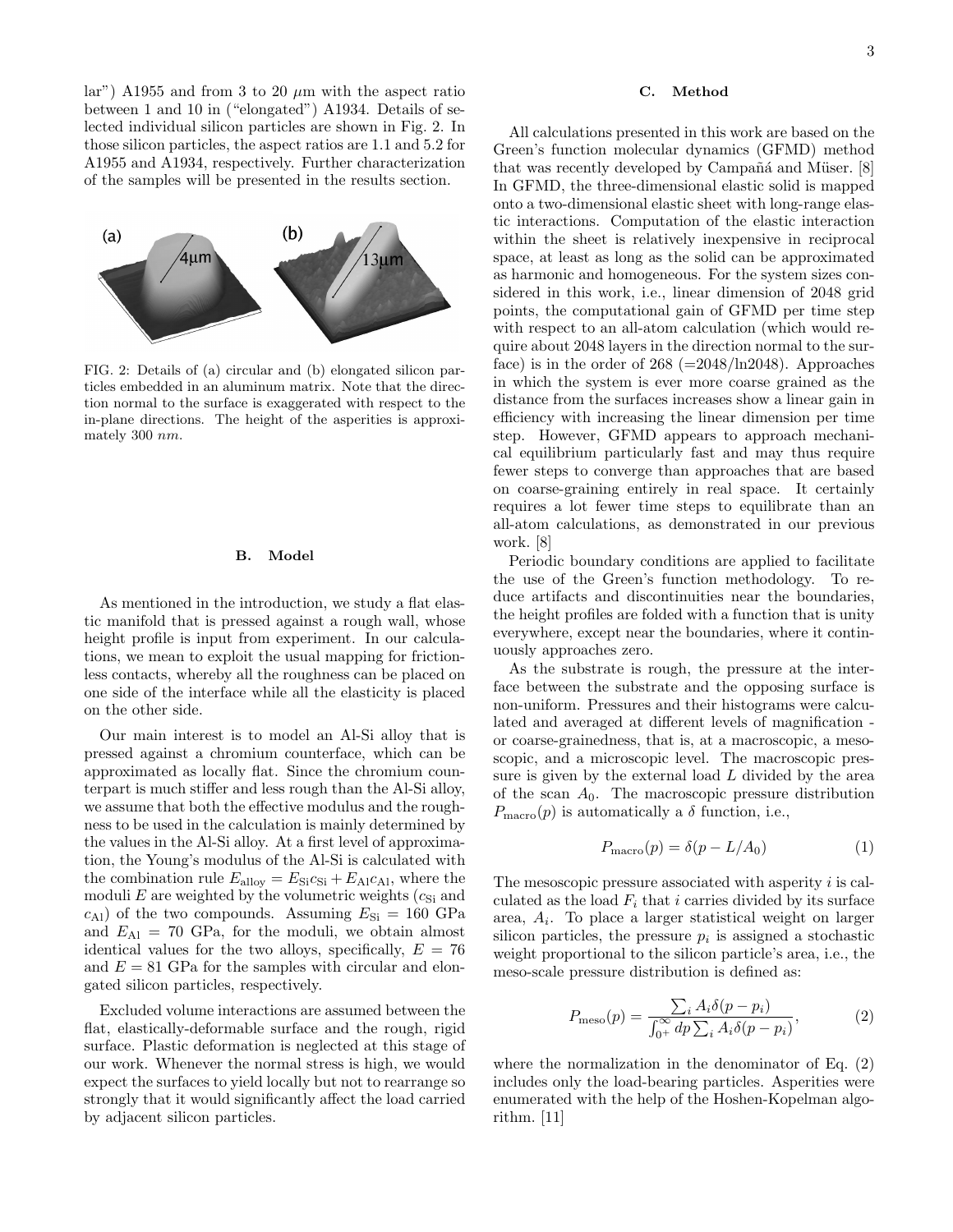Finally, the microscopic pressure,  $p<sub>micro</sub>$  is the value that one obtains locally when the discretization of the elastic manifold is much finer than the shortest wavelength  $\lambda_s$  on which roughness is found on the surface profile. The microscopic pressure distribution is given by a similar expression as that in Eq.  $(2)$ , however, now i does not denote a silicon particle but an integration grid point. In this work,  $\lambda_s$  is given by the typical size of the final powder that was used to polish the surface, i.e.,  $\lambda_{\rm s} \approx 50$  nm. The experimental resolution of the height scans is a little higher, that is  $\lambda_{\text{resol}} = 30 \text{nm}$ , but there is not significant roughness associated at scales below  $\lambda_{\rm resol}$ .

One can summarize the meaning of macroscopic, mesoscale, and microscopic pressure as follows: The macroscopic pressure is the total load divided by the total area. Mesoscopic pressures are microscopic pressures averaged over an area associated with a typical particle area, or simply, the load carried by an individual particle divided by its area. Microscopic pressures or stresses are defined as  $\lim_{\Delta A \to 0} \Delta L/\Delta A$ , where  $\Delta L$  is the load carried by an infinitesimally small area element  $\Delta A$ .

### III. THEORY

#### A. Background

In this work, we will compare our numerically obtained data to Persson's contact mechanics theory [12–14] whenever a comparison appears appropriate. In order to facilitate our extension to the structure of Al-Si alloys, we use the opportunity to sketch a derivation of the theory, which roughly follows the original treatment. In our presentation, we will attempt to distinguish between those steps that are rigorous and those that are approximations.

The key idea of Persson's theory is to gradually increase the magnification  $\zeta$  at which the system is described. At magnification  $\zeta = 1$ , the system is described at the most coarse-grained level, i.e., at the length scale of the macroscopic object  $\mathcal{L}$ . At this level of magnification, the pressure distribution is a delta function centered at the macroscopic pressure, i.e.,  $P(\sigma, \zeta = 1) = \delta(\sigma - \sigma_0)$ . As  $\zeta$  increases, spatial features are resolved. In the limit  $\zeta \to \infty$ , all microscopic details of the system are fully contained. We will call  $P(\sigma) = \lim_{\zeta \to \infty} P(\sigma, \zeta)$  a microscopic pressure distribution.

The starting point of the theory is the definition of the coarse-grained local pressure at magnification  $\zeta$ , i.e.,  $\sigma(\mathbf{x}, \zeta)$ . The definition of  $\sigma(\mathbf{x}, \zeta)$  and thus the magnigfication is not unique. However,  $\sigma(\mathbf{x}, \zeta)$  can be interpreted as the stress that one obtains if the true microscopic normal stress is averaged over an area  $(\mathcal{L}/\zeta)^2$ , which has its center of mass located at the lateral position x. By definition, the probability distribution  $P(\sigma, \zeta + \Delta \zeta)$  of the normal stress at magnification  $\zeta + \Delta \zeta$  is:

$$
P(\sigma, \zeta + \Delta \zeta) = \langle \delta \{ \sigma - \sigma(\mathbf{x}, \zeta + \Delta \zeta) \} \rangle, \tag{3}
$$

where the average  $\langle \cdots \rangle$  is an average over different surfaces. When changing the magnification, the coarsegrained stress will change as well, which can be expressed as:

$$
\sigma(\mathbf{x}, \zeta + \Delta \zeta) = \sigma(\mathbf{x}, \zeta) + \Delta \sigma(\mathbf{x}, \zeta, \Delta \zeta), \tag{4}
$$

where  $\Delta \sigma(\mathbf{x}, \zeta, \Delta \zeta)$  is the (local) change in stress upon a change in magnification from  $\zeta$  to  $\zeta + \Delta \zeta$ . Expressing the expectation value  $\langle \cdots \rangle$  with an ensemble average  $\frac{1}{N} \sum_{i}$  over a set of random surfaces, where i enumerates the different realizations of the random surface and an integral over the full surface  $A_0$ , and inserting Eq. (4), we can rewrite Eq. (3) as

$$
P(\sigma, \zeta + \Delta \zeta) = \frac{1}{N} \sum_{i=1}^{N} \frac{1}{A_0} \int d^2x \delta \{\sigma - \sigma_i(\mathbf{x}, \zeta) - \Delta \sigma_i(\mathbf{x}, \zeta, \Delta \zeta) \},\tag{5}
$$

where  $\sigma_i(\mathbf{x}, \zeta)$  is the microscopic stress in realization i, at position  $x$  and magnification  $\zeta$ . It is now possible to replace the ensemble average over  $i$  with an average over the various values that  $\Delta \sigma$  can take. The probability distribution  $Pr(\Delta \sigma)$  can, and in most cases will, be a function of the macroscopic stress  $\sigma_0$ , the local stress  $\sigma$ , and of course, the rules for generating the random height function  $h(\mathbf{x})$ , as well as the rules for the calculation of  $\sigma(\mathbf{x}, \zeta)$ . However, due to translational invariance induced by the ensemble averaging,  $Pr(\Delta \sigma)$  will not depend on the lateral coordinate **x**. We can therefore rewrite Eq.  $(5)$ as

$$
P(\sigma, \zeta + \Delta \zeta) = \int d(\Delta \sigma) \Pr(\Delta \sigma)
$$

$$
\times \frac{1}{A_0} \int d^2 x \, \delta \{ \sigma - \Delta \sigma - \sigma_i(\mathbf{x}, \zeta) \} (6)
$$

which can be identified as

$$
P(\sigma, \zeta + \Delta \zeta) = \int d(\Delta \sigma) \Pr(\Delta \sigma) P(\sigma - \Delta \sigma, \zeta), \quad (7)
$$

provided that  $A_0$  is sufficiently large to be self averaging. We will now discuss some properties of  $Pr(\Delta \sigma)$ . For all values of  $\Delta \zeta$ , one may require that  $\int_{-\infty}^{+\infty} d(\Delta \sigma) \Pr(\Delta \sigma)$ be unity. Moreover,  $Pr(\Delta \sigma)$  must produce a vanishing first moment of  $\Delta \sigma$  on average, because the average normal stress is independent of the level of magnification. However, since  $Pr(\Delta \sigma)$  is a conditional probability, e.g., it can depend on  $\sigma$  in principle,  $\langle \Delta \sigma \rangle$  does not necessarily vanish for each individual value of  $\sigma$ . However, to simplify the analysis we will assume that  $\langle \Delta \sigma \rangle = 0$  for every value of  $\sigma$ . The validity of this approximation will be discussed in a separate paper.

The knowledge of the leading moments of  $\langle \Delta \sigma^n \rangle$  are useful when expanding  $P(\sigma - \Delta \sigma, \zeta)$  into a second-order Taylor series with respect to  $\Delta \sigma$ , i.e., for small values of  $\Delta \zeta$ , the right-hand side of Eq. (7) simplifies to  $P(\sigma,\zeta) + [\partial^2 P(\sigma,\zeta)/\partial \sigma^2] \times \langle \Delta \sigma^2 \rangle$ , where  $\langle \Delta \sigma^2 \rangle$  denotes the expected mean square change of  $\sigma$  when changing the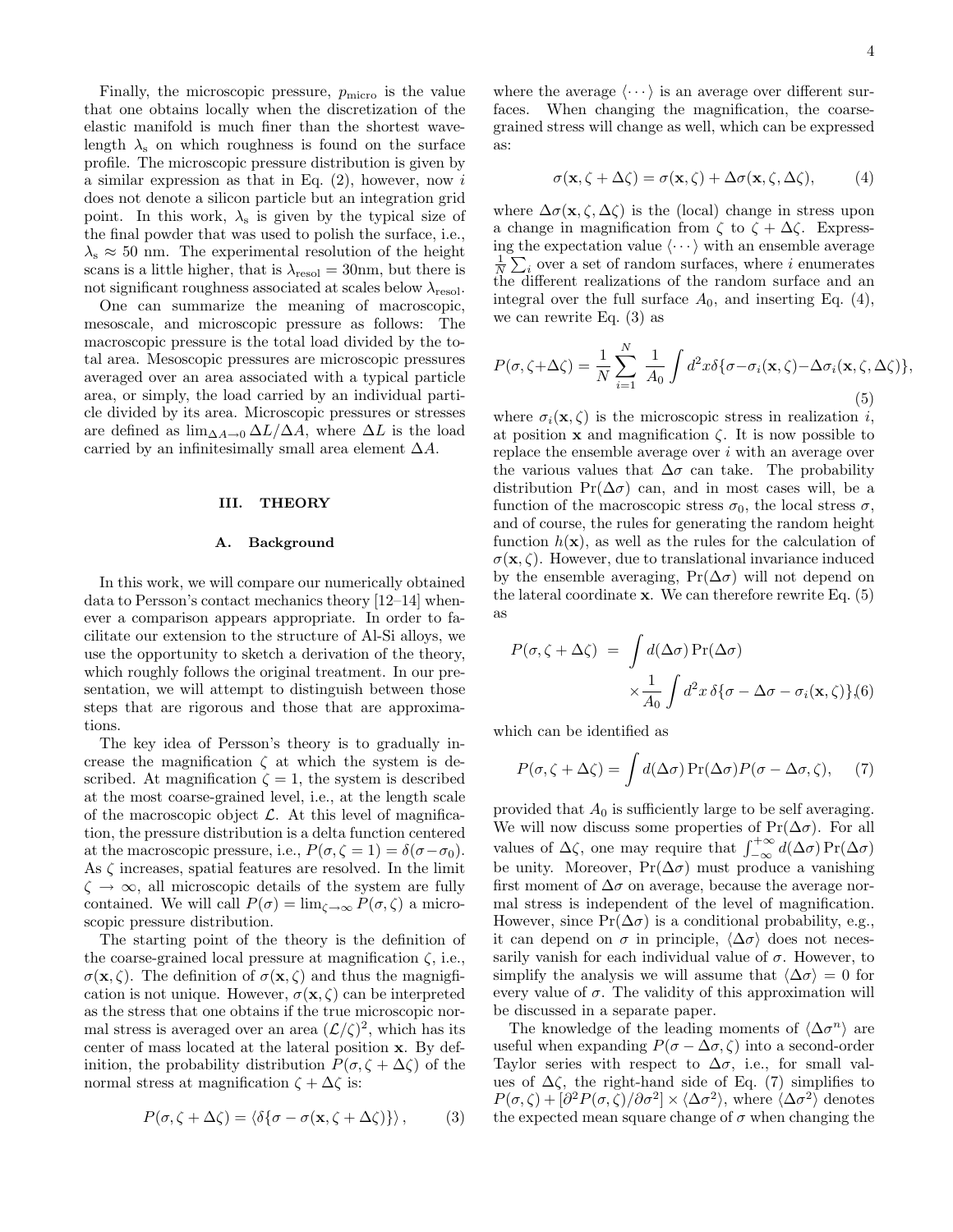magnification from  $\zeta - \Delta \zeta$  to  $\zeta$ . Expanding the left-hand side of Eq. (7) into a first-order Taylor series with respect to  $\Delta \zeta$  finally yields

$$
\frac{\partial P}{\partial \zeta} = \frac{1}{2} \frac{\langle \Delta \sigma^2 \rangle}{\Delta \zeta} \frac{\partial^2 P(\sigma, \zeta)}{\partial^2 \sigma}.
$$
 (8)

For the equation to be usable, it is necessary to find an expression for the function

$$
D(\zeta, \sigma, \sigma_0, \ldots) = \frac{1}{2} \frac{\langle \Delta \sigma^2 \rangle}{\Delta \zeta},
$$
\n(9)

which can be associated with a diffusion constant. D will depend, as alluded to above, on  $\sigma$ ,  $\sigma_0$ , the rules for coarse-graining normal stress as well as those for the generation of the random profile  $h(\mathbf{x})$  and the mechanical properties of the solids. The difficulty is to find good approximations for D.

In the original treatment, Persson coarse-grained the description of the normal stress in reciprocal space by defining an upper cutoff in wavelength. We follow this procedure here. The idea is that smearing out the stress in real space over a linear length  $\mathcal{L}/\zeta$  is equivalent to defining an upper cutoff in reciprocal space at  $\zeta q_0$ , with  $q_0 = 2\pi/\mathcal{L}$ . The expected squared variance in  $\Delta \sigma$  can then be calculated from

$$
\langle \Delta \sigma^2 \rangle = \int_{q_0 \zeta}^{q_0(\zeta + \Delta \zeta)} d^2 q \langle \tilde{\sigma}(\mathbf{q})^2 \rangle
$$
  
=  $2\pi \Delta \zeta \cdot q_0 \cdot (\zeta q_0) \cdot \langle \tilde{\sigma} (\zeta q_0)^2 \rangle$ . (10)

In linear response,  $\sigma$  and the displacement field u are connected linearly via an equation of the form  $\tilde{\sigma}(\mathbf{q}) \propto$  $q\hat{E}(\mathbf{q})\tilde{u}(\mathbf{q})$  where  $\hat{E}$  is some generalized elastic constant.

The rather blunt assumption now is that for the parameterization of the constitutive term  $\langle \Delta \sigma^2 \rangle / 2 \Delta \zeta$ , it is possible to replace  $\tilde{u}(\mathbf{q})$  with the height profile  $\tilde{h}(\mathbf{q})$  in the  $\sigma(\mathbf{q}) \propto \tilde{u}(\mathbf{q})$  relation. This approximation yields

$$
\langle \tilde{\sigma}(\mathbf{q})^2 \rangle = q^2 |E'|^2 \left\langle |\tilde{h}(\mathbf{q})|^2 \right\rangle / 4 \tag{11}
$$

with  $E' = E/(1 - \nu^2)$ , E being the elastic modulus and  $\nu$ being the Poisson ratio. Thus,  $D$  defined in Eq. (9) can be written as

$$
D = \frac{\pi}{4} \zeta^3 q_0^4 |E'|^2 \left\langle |\tilde{h}(\zeta q_0)|^2 \right\rangle \tag{12}
$$

where we have assumed that the stochastic properties of the height profile are rotationally isotropic, i.e., the variance in  $h(\mathbf{q})$  only depends on the magnitude of **q**. It is interesting to note that the diffusion coefficient does not depend on  $\sigma$  in the given approximation, which facilitates the solution of the partial differential equation for  $P(\sigma, \zeta)$ . If no constraints on the stress diffusion are applied, the solution for  $P(\sigma, \zeta)$  would be analogous to the solution of the diffusion equation. Hence, the solution would be

$$
P(\sigma,\zeta) = \frac{1}{\mathcal{N}} \exp\left\{-\frac{(\sigma - \sigma_0)^2}{4\int_1^{\zeta} d\zeta' D(\zeta')}\right\} \tag{13}
$$

with the normalization constant

$$
\mathcal{N} = \sqrt{4\pi \int_1^{\zeta} d\zeta' D(\zeta')}.
$$
 (14)

If the walls are purely repulsive, stresses can only be greater than or equal to zero. This constraint can be taken into consideration with the boundary condition  $P(\sigma < 0, \zeta) = 0$ , i.e.,  $\sigma = 0$  plays the role of an absorbing boundary. The constraint  $P(\sigma < 0, \zeta) = 0$  can be incorporated with a method of image charges, [15] i.e., one Gaussian (or  $\delta$  function peak) with positive amplitude is placed at  $\sigma = L/A$  and an equivalent peak with negative amplitude is placed at  $\sigma = -L/A$ . The width of both Gaussians is then treated according to the scheme described in Eqs. (13) and (14).

## B. Extension to load-bearing particles

The special topography of the aluminum silicon alloys makes it obvious that load will only be carried on the silicon particles. Thus the only roughness (or meangradients) that should enter the calculations should be the roughness associated with the silicon particles. The "depth" of the aluminum valleys and the roughness in those valleys will most certainly not influence the pressure distribution. This insight asks for a generalization for the measure of height-fluctuations that enter Persson theory.

We pursued two approaches that project on the roughness of the silicon particles. One approach is local, i.e., stress fluctuations are related to height-gradients on the silicon particles, the other one is non-local and potentially more promising. Within the local approach, one would compute the stress according to the equation  $\sigma = E' \nabla h/2$  on the silicon-rich particles and set it to zero otherwise. This procedure would yield the following stress correlation function

$$
\langle \sigma(\mathbf{x}) \sigma(\mathbf{x}') \rangle = \left(\frac{E'}{2}\right)^2 \langle \{ \nabla h(\mathbf{x}) \Theta_{\text{Si}}(\mathbf{x}) \} \{ \nabla h(\mathbf{x}') \Theta_{\text{Si}}(\mathbf{x}') \} \rangle, \tag{15}
$$

where  $\Theta_{\text{Si}}(\mathbf{x}) = 1$  on top of the silicon particles, while it is zero in the aluminum valleys. Note that Eq. (15) is the real space analogue or generalization of Eq. (11), which is formulated in reciprocal space.

The disadvantage of the local generalization is that it does not contain any information about heightdifferences between different load-bearing entities. We therefore considered an alternative approach, which is based on a generalized height-difference correlation function defined as:

$$
C_2(R) =
$$
  

$$
\frac{\int d^2x d^2x' \delta(R - \Delta r) \Theta_{\text{Si}}(\mathbf{x}) \Theta_{\text{Si}}(\mathbf{x}') \{h(\mathbf{x}) - h(\mathbf{x}')\}^2}{\int d^2x d^2x' \delta(R - \Delta r) \Theta_{\text{Si}}(\mathbf{x}) \Theta_{\text{Si}}(\mathbf{x}')}
$$
(16)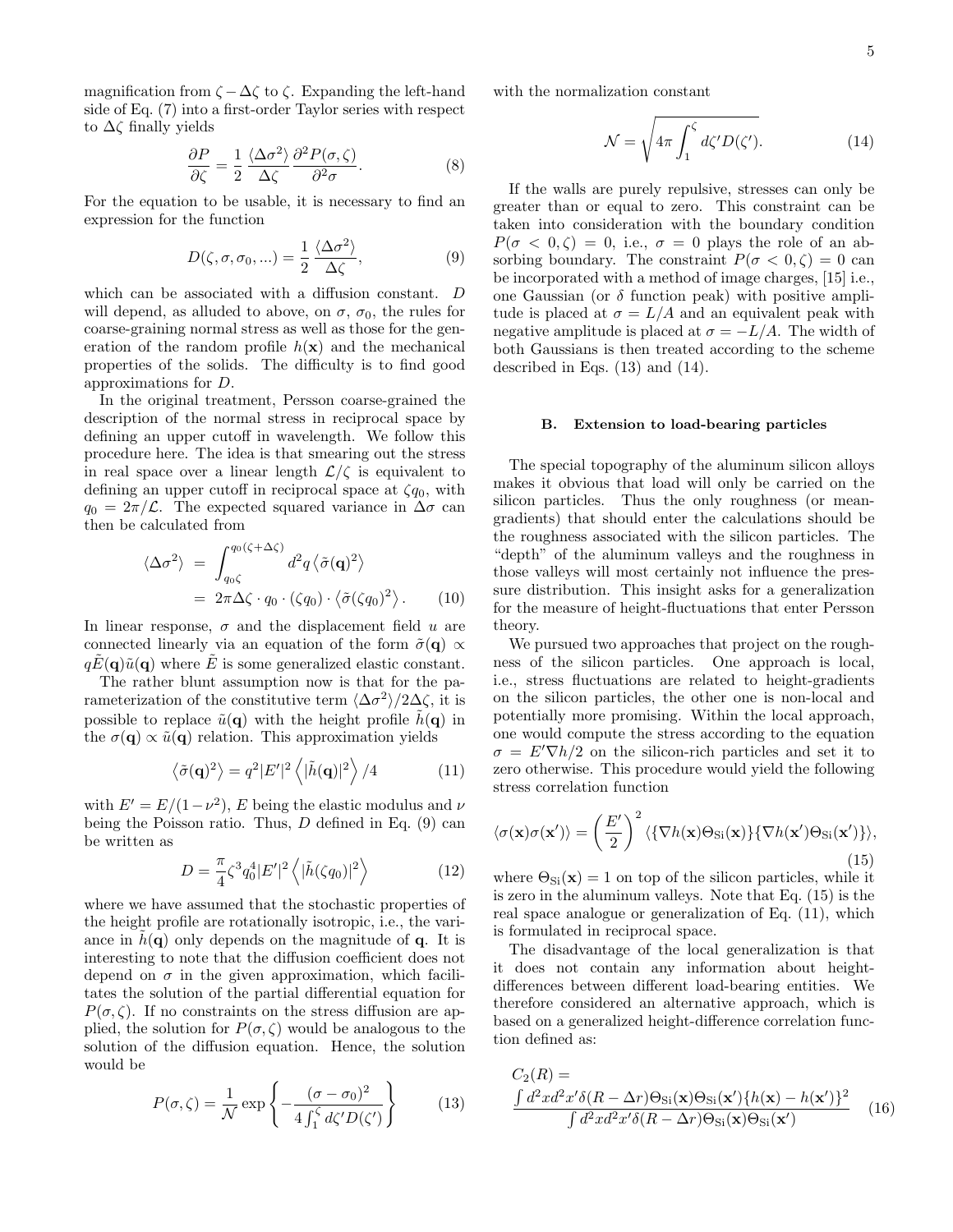with  $\Delta r = |\mathbf{x} - \mathbf{x}'|$ .  $C_2(R)$  states the expected standard deviation in height as a function of distances R under the condition that silicon particles are at the origin x as well as at the destination  $x'$ . Note that this expression is equivalent to a regular height-difference auto correlation function if the surface consists only of silicon.

Once  $C_2(R)$  is constructed, we suggest exploiting the regular relations for height-difference correlation functions. These relations enable one to calculate meansquare gradients associated with the correlation function  $C_2(R)$ , i.e., it is possible to compute the generalized expressions for  $\langle |\tilde{h}(\mathbf{q})|^2 \rangle$  from which the stress histograms for the magnification of interest can be computed. If we want to know the pressure distribution at a mesoscopic length scale  $\lambda_{m}$ , say a length scale close to the mean separation between silicon particles, then we integrate Eq. (13) only up to magnifications associated with wavenumbers  $2\pi/\lambda_{\rm m}$ . The relevant relations for the Fourier transforms will be provided in appendix A.

## IV. RESULTS

#### A. Surface characterization

Contact mechanics strongly depends on the topography of the surfaces. Theories use surface characterization as an input to predict stress distributions and contact areas. For example, Greenwood-Williamson (GW) type models [9] are based on asperity height and curvature statistics, while Persson theory is based on twopoint correlation functions. Neither information is sufficient to fully reconstruct the stochastic information on the surfaces' topography, which implies that information contained in neither asperity statistics nor two-point correlation function is sufficient to rigorously predict stress distributions. Thus neither theory can claim legitimately to be generally exact. Yet, the information contained in asperity statistics or in two-point correlation function is important because it seriously constrains what the real topography and hence the contact mechanics can be.

We will start our surface characterization with the surfaces' height distribution, which is shown in Fig. 3. Two peaks occur. The one at small heights can be identified with the aluminum matrix, while the peak at larger heights is related to the silicon particles. The two peaks are separated by about 300 nm for both alloys. Subtle differences can be seen in the tails of the height distribution at large values of the height  $h$ , i.e., the surfaces of the alloy producing the more circular-shaped asperities appears to have the broader tail.

In order to investigate the subtle differences in the tails of  $P(h)$  further, we also calculated the height distributions of individual silicon particles. The circular particles had a much greater propensity to have highly polished tops, i.e., the  $P(h)$  of individual particles drops abruptly at large values of h. Conversely, the material with elon-



FIG. 3: Height distribution  $P(h)$  for the two investigated Al-Si samples.

gated particles has both highly polished and barely polished particles, i.e., the  $P(h)$  of individual particles sometimes decreases rather slowly at large values of h. This observation can be understood as follows: in terms of bulk property, material A1934 with its higher silicon content and other hard intermetallic phases is harder than A1955. Thus, A1934 is less susceptible to polishing than 1955, because the polishing was done under the same loading condition, resulting in the larger degree of polishing observed in A1955. In terms of surface property, the exposed particles in material A1934 contain both Si and other intermetallic phases, which have different resistance to polishing. Thus a larger variation of the surface roughness on these particles were found.

Besides the differences in morphology and height distribution between the two samples, there are also differences related to the in-plane order. This becomes apparent when analyzing the silicon-silicon distribution function  $q_{\text{Sis}}(r)$ , which states the probability to be on top of a silicon particle at a distance r if the origin is placed on a silicon particle itself. Note that in the limit  $r \to \infty$ ,  $g_{\text{SiSi}}(r)$  becomes identical to the relative area that the particles occupy on top of the aluminum matrix. A comparison for the two samples is shown in Fig. 4.

Both samples show interesting features in  $q_{\text{SiSi}}(r)$ , which reflect the difference in microstructure bewteen hypoeuctectic and near-eutectic melts after solidification. For material A1955, the  $q_{\text{SiSi}}(r)$  decays in a two-step process. This is due to the circular particles having a somewhat bi-modal distribution with one eutectic Al-Si area surrounded by a few pro-eutectic aluminum domains (i.e., a dendritic aluminum microstrucre). The first step in  $g_{\text{SiSi}}(r)$  corresponds to finding silicon within the eutectic area, and the second step to finding silicon beyond the pro-eutectic aluminum grains. The load-bearing particle distribution is more homogeneous for near eutectic material, since most of all silicon and aluminum phases crystallized at the same time at the eutectic composition.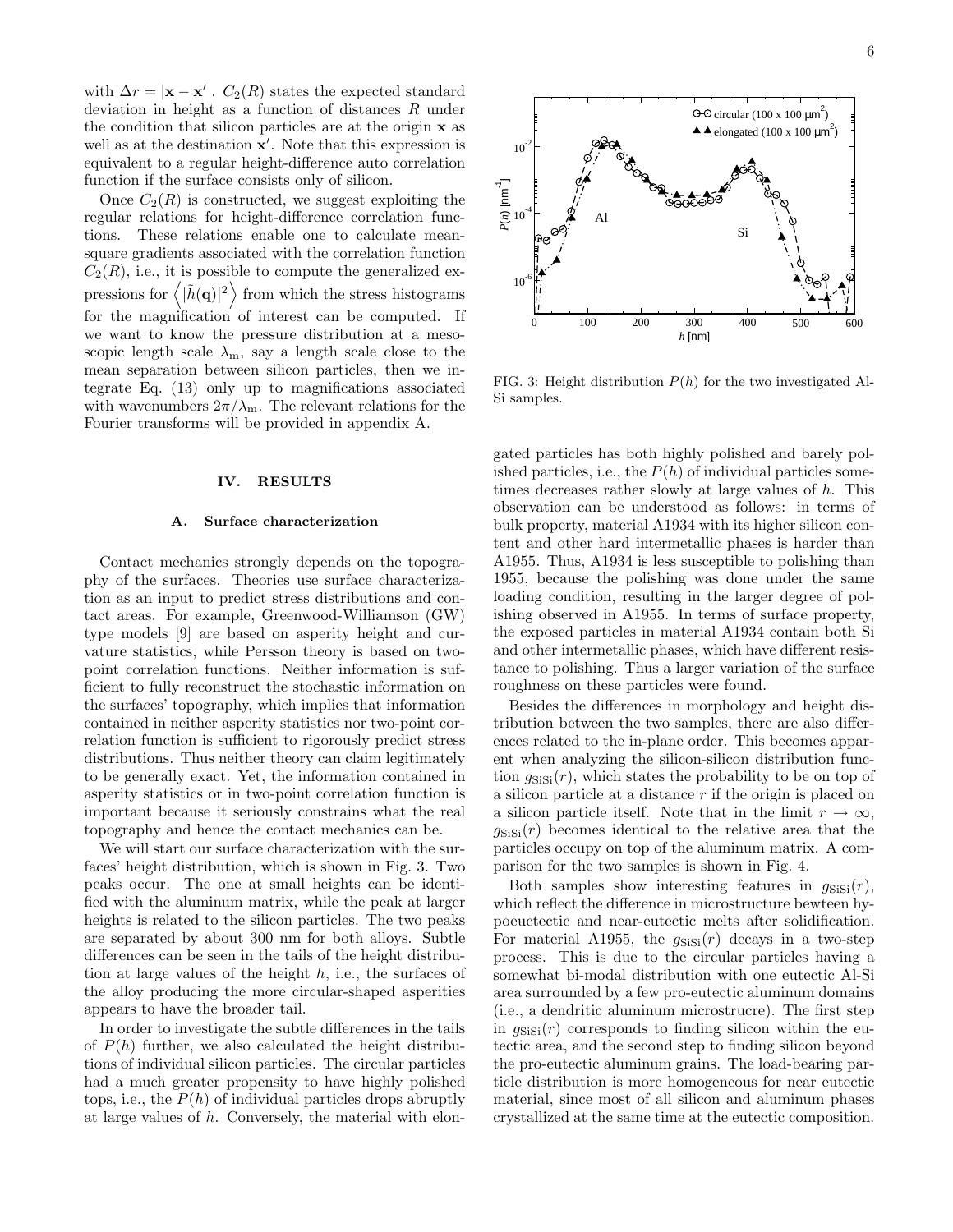

FIG. 4: Silicon-silicon correlation function  $g_{\text{SiSi}}(r)$  for surfaces bearing circular and elongated particles.

The  $g_{\text{SiSi}}(r)$  goes through a minimum before reaching its  $r \rightarrow \infty$  plateau value, indicating that it is unlikely to find another silicon particle at a  $4 \mu m$  distance. This is consistent with the spacing between eutectic Si particles, which is typically on the same order of their particle size.

To complete our surface characterization, we show the silicon-projected height-difference autocorrelation function  $C_2(R)$  in Fig. 5, see also Eq. (16) where  $C_2(R)$ is defined. The correlation functions can be described roughly as follows: At distances  $r < 3 \mu m$ , i.e., on the silicon-rich particles,  $C_2$  grows with a powerlaw. The Hurst roughness exponent  $H$  would be rather small, i.e.,  $H \approx 0.2$ . (*H* is frequently used to approximate  $C_2(R)$ with a powerlaw  $\propto R^{2H}$ . For a regular random walk,  $H = 1/2$  holds. Smaller values of H indicate an increased short-wavelength roughness.) At distances  $r > 10 \mu m$ , i.e., if height differences are evaluated between two different particles,  $C_2$  grows even more slowly, and though no clear power law is evident, one could argue that the growth of the height-difference correlation function would be roughly consistent with a Hurst roughness exponent  $H \approx 0.1$ . Note that the values for  $C_2(r)$  at large values of r are approximately the squared widths of the height distributions of those peaks in  $P(h)$  (see Fig. 3) that are associated with silicon particles.

#### B. Contact characterization

Knowing the topography of the surfaces does not allow one to determine where contact is going to take place. When a rough surface is pressed against a flat counter surface the highest point of the rough surface will make contact first, whereby the vicinity of this point will be pushed down and hence perturb the local topography. Local overlap models ignore this coupling and thus predict areas where contact takes places that are too clustered. For self-affine contacts, this elastic cou-



FIG. 5: Height-difference correlation function  $C_2(r)$  for the two investigated samples. Note that only those height differences are taken into consideration where origin and destination are located on silicon particles.

pling makes the contact morphology different than what one would obtain from an asperity-overlap model. [16] Here we would like to investigate whether a similar statement holds when the surfaces have roughness on disparate length scales.

Figure 6 contrasts the contact morphology that we obtain for a normal macroscopic pressure of 5 MPa to that which we would have obtained in an overlap model. For this comparison, we assumed that an overlap model would produce the same relative area of contact as that found in the numerically-exact GFMD calculations. As expected, contact is spread over more particles in the numerically exact calculations that include long-range elasticity than if contact had occurred merely based on local height differences.



FIG. 6: View of the Al-Si surface. White areas indicate silicon particles, while grey areas correspond to the aluminum matrix. Black points mark the microscopic points of contact. The total area of contact accounts to 0.66%. The normal macroscopic pressure would correspond to 5 MPa, i.e.,  $p_{\text{macro}} = 0.11 \times 10^{-3}$  in our dimensionless units. Figure (a) is the full GFMD calculation, while (b) is the prediction by an overlap model.

To quantify the results presented in Fig. 6 further, we calculated the contact autocorrelation function  $g_{cc}(r)$ , which is shown in figure 7 for two different relative contact areas.  $g_{\rm cc}(r)$  states the probability of having con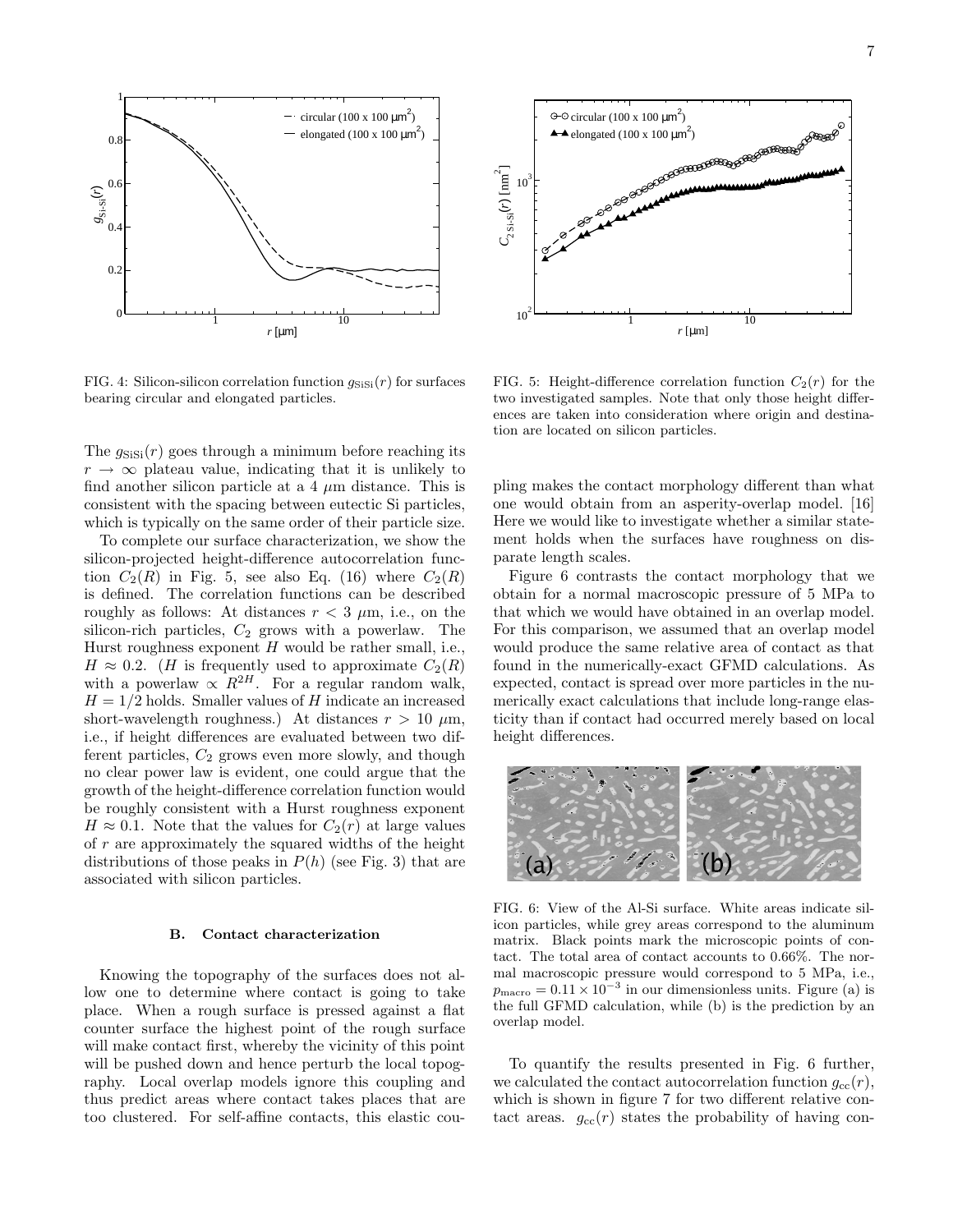tact at a distance  $r$  from the origin if there is contact at the origin. While our statistics are rather limited, we still feel confident to draw the following conclusions: The overlap model significantly overestimates the correlation to have contact at a distance  $r$  if there is contact in the origin. It even appears that the overlap model does not reproduce the correct behavior for large  $r$ , as long as  $r$ is less than the longest wavelength on which roughness is found. In both cases, i.e., 0.66% and 10% contact ratio, does the overlap model fail to show the correct "pseudo-asympotic" behavior, which, as revealed by the GFMD calculations, would consist of  $g_{\text{cc}}(r)$  approaching the value of  $A/A_0$  at relatively small values of r. (Here, "pseudo-asymptotic" behavior referes to the behavior of a function for arguments that are large compared to the mesoscopic lengthscales, but smaller than the longest wavelength on which roughness is found.) The dip in the overlap model for values of  $r$  close to half the simulation cell can be rationalized as follows: The integral of  $g_{cc}$ over the (periodically repeated) domain must be exactly equal to the real area of contact A. Since overlap models grossly overestimate contact near the highest peak, this strict requirement can only be satisfied with the dip at large values of r. We suspect that overlap models are generally unable to produce the correct pseudo-asymptotic behavior for contact correlation functions. This claim is also supported by the observation that the Fourier transform of the contact correlation function as predicted by the overlap models does not show the correct scaling at small wavenumbers, see figure 6 in Ref. 16.



FIG. 7: Contact autocorrelation function  $g_{cc}(r)$  from GFMD and from an overlap model. The relative contact area  $A/A_0$ is 0.66% in the main figure and 10% in the inset.

Given our interpretation of our Fig. 7, we conclude that it is not possible to reliably predict the distribution of forces on individual particles with overlap models even if we had an exact relation for load and displacement at the single-particle level. First, one would not pick all the correct particles that experience a non-zero external load and thus sample the wrong set of particles. Second,

those asperities that would be identified correctly would be subjected to a force that is too large.

#### C. Stress distributions

In this section, we will present the results of our contact mechanics GFMD calculations and try to rationalize the results within the context of our analysis of the surface topographies. In our calculations, the net load exerted was varied such that the corresponding macroscopic pressures fell in the range of 1.3 KPa to 0.9 GPa. As the surface coverage of silicon particles is approximately 13% and 20% for A1955 and A1934, respectively, the average mesoscopic stress will be approximately five to eight times larger than the macroscopic stress assuming all particles are in contact. The distribution of microscopic stresses is more difficult to ascertain than that of mesoscopic pressures, because computing microscopic stresses requires a fine resolution of mesh points for the whole system.

#### 1. Pressure and its distribution in individual particles

Before presenting the results for the probability distribution, it is worth visualizing the pressure in single asperity contacts. Characteristic differences can be recognized in Fig. 8 between circular and elongated asperities. The circular particles carries significant load on its rims and the effect of polishing is clearly evidenced by "ridges." Conversely, the elongated particle does not have increased pressures at its rim and height fluctuations can be related to "asperities" that reside on top of the particle rather than to trenches produced through polishing. This behavior can be understood from the observation that the material A1934 has the more abruptly ending tops, see the discussion following Fig. 3, i.e, the pressure distribution on circular particles resemble the "flat-punch" continuum solution more closely than that of the elongated particles. We remind the reader that the continuum solution for  $P(p)$  of a flat punch shows a square root singularity at the punch edge. [17]



FIG. 8: Local pressure in (a) a (quasi) circular and (b) an elongated particle. Bright and dark colors indicate areas of high and low local pressure, respectively.

A statistical analysis of the pressures visualized in Fig. 8 is made in Fig. 9. For both particles, there is an exponential tail in the pressure distribution. Such tails have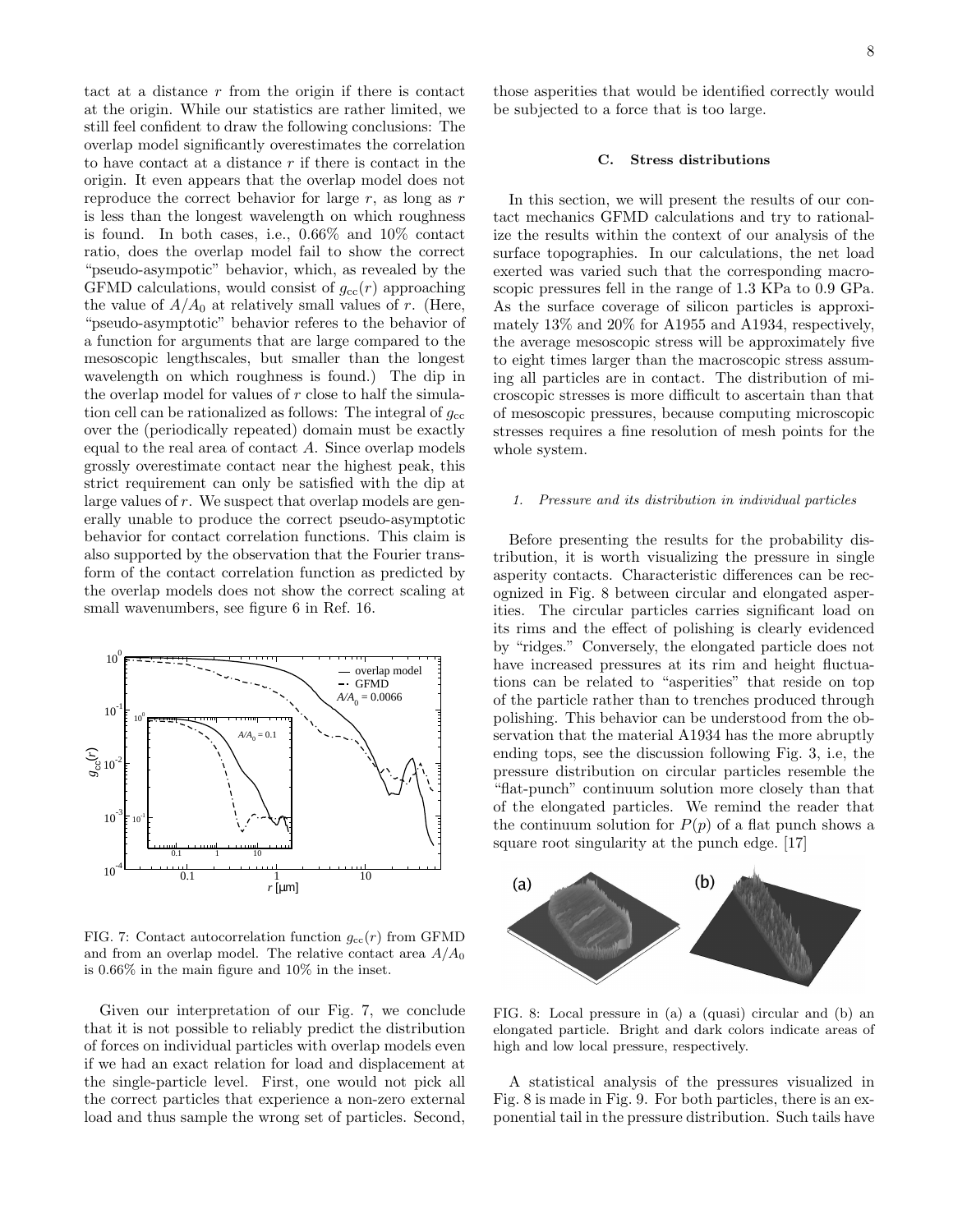been identified previously for experimentally-determined rough height profiles, as opposed to those computed for artificially created height profiles. [18] Only the artificial height profiles produced Gaussian tails in agreement with Persson's theory. It is surprising that the same characteristics, that is, exponential tails, are borne out for relatively small single-asperity particles as for distinctly larger, self-affine contacts.



FIG. 9: Distribution function for microscopic pressures,  $P(p_{\text{micro}})$  for circular and elongated particles. The applied macroscopic pressure would correspond to 65 MPa in real units and 0.0015 in reduced units. Inset: same distributions on a linear scale.

The deviation in  $P(p)$  from a Gaussian distribution can be rationalized as follows: The stress-independence of the ratio  $\langle \Delta \sigma^2 \rangle / \Delta \zeta$ , see Eqs. (8), is motivated by the assumption that  $\tilde{h}(\mathbf{q})$  and  $\tilde{h}(\mathbf{q}')$  are stochastically independent for  $\mathbf{q} \neq \mathbf{q}'$ . Real surfaces, however, show correlation in their height spectra. This correlation will lead to a  $\sigma$ -dependent ratio  $\langle \Delta \sigma^2 \rangle / \Delta \zeta$ , so that the solutions for  $P(\sigma)$  do not need to be Gaussian any longer.

Although Persson's pressure distribution is Gaussian (or the superposition of two Gaussians), it is worth comparing the computed and predicted distribution on a linear scale. The comparison is shown in the inset of Fig. 9. In the case of elongated particles the agreement is rather impressive, despite the fact that the theory does not address the tails properly. The agreement is not as good for the circular asperities, which can be understood from the observation that the rim carries significant load. Moreover, the theory assumes isotropy, while the circular asperity shows ridges, probably due to more extensice polishing.

### 2. Distribution of pressure in multi-particle contact

As mentioned various times in this paper, stress distributions depend on the level of magnification in which they are accumulated, the finer the scale the larger the mean pressure. Of particular interest for Al-Si alloys is the load distribution on individual particles, as well as the microscopic stress distributions. Exemplary results are shown in Fig. 10. It is clear that the local stress can be an order of magnitude larger than the applied macroscopic stress. The average mesoscopic stress will be approximately five to eight times larger than the macroscopic stress assuming all load-bearing particles are in contact. And the microscopic pressure due to the finest roughness on the Si surfaces, can be 100 1000 times larger.



FIG. 10: Macroscopic, mesoscopic, and microscopic pressure distribution for different external, nominal pressures. Figures (a), (b) and (c), (d) refer to  $A1955$  and  $A1934$  materials, respectively. Lines denote the macroscopic pressure, open symbols the stress distribution at the mesoscopic scale, see equation 2, and closed symbols are used for the microscopic stress distribution.

It is worth commenting on the broad tails of the microscopic pressures at small values of  $p$  in figure 10. These tails are artifacts of the finite discretization of our elastic manifold. In fully converged calculations,  $P(p)$  would tend to zero rather than to a constant at small values of p. While it would be desirable to further decrease the discretization, we wish to note that it is currently outside of our feasibility to do so. Specifically, we begin the calculations with  $N = 1024 \times 1024$  grid points for the full surface. In this simulation, we ascertain the load on individual particles, from which the mesoscopic stress distribution is derived. In a second series of simulations,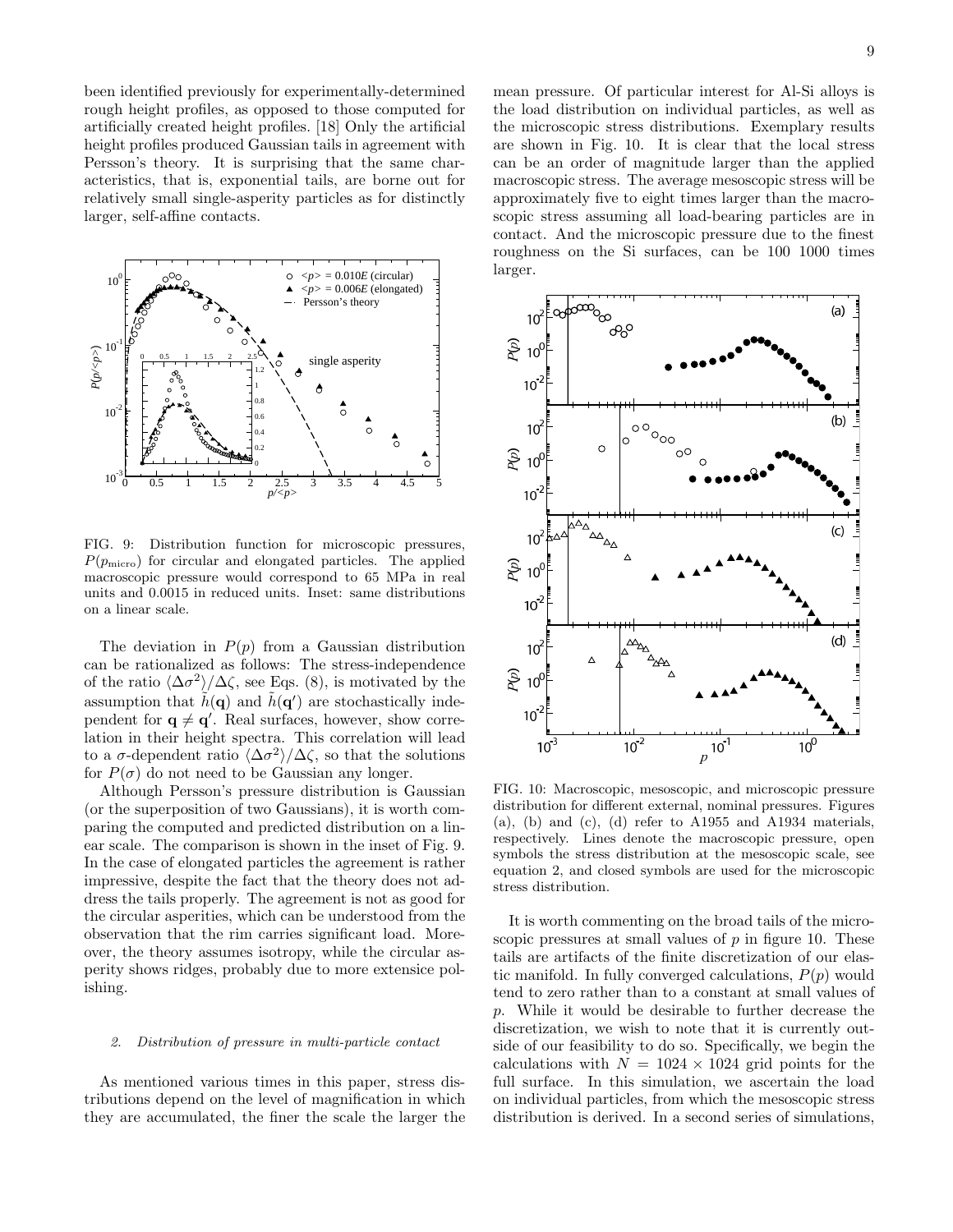individual particles are randomly-chosen and the previously ascertained loads are applied to them. The number of grid points is again  $N = 1024 \times 1024$ , however a much smaller area needs to be simulated. In a previous paper, [18] we showed that mean microscopic pressure and contact area could be calculated accurately if use was made of finite-size extrapolation, which is why a third simulation with  $N = 512 \times 512$  discretization was run.

From calculations like those presented in Fig. 10, it is possible to ascertain the mean pressures at a mesoscopic and microscopic scale, which are shown in Fig. 11. Only A1934 was shown as an example. The load  $L$  is normalized by the contact area and the materials' modulus. Fig. 10 shows that the mean microscopic pressure barely changes with the external load. Also the mean mesoscale pressure is relatively constant within a certain window, however, at both very large and very small external loads,  $\langle p_{\text{meso}} \rangle$  is linear in L. This observation can be rationalized as follows: For small  $L$ , there is only one silicon particle in contact, which carries all the load. For large L, all particles carry load, and the mean mesoscopic pressure becomes the load divided by the net surface covered by the particles. The mean pressure is relatively flat in between these two limits.



FIG. 11: Mean microscopic, mesoscopic, and macroscopic pressure as a function of the external load for a surface covered with predominantly elongated particles.

The weak dependence of the mean mesoscopic pressure is consistent with the observation that there is some residual roughness at mesoscopic length scales. This roughness at the mesoscale becomes evident in the silicon-projected height-difference correlation function  $C_2(r)$ . Of course, it would be desirable to have the ability to predict the plateau value for the mesoscopic pressure. In section III B, we argued how to modify Persson theory to the case where the load is carried only by silicon particles. Applying these modifications to the current calculations and cutting off roughness at wavelengths of roughly  $10 \mu m$ , leads to a mesoscopic pressure that is about 20 times larger than the pressures that

were actually computed from GFMD. Inspection of figure 6 reveals that most particles that we count as being in contact only have a marginal part of their surface in contact. These asperities reduce the mean pressure quite substantially and may thus contribute to the discrepancy between theoretical description and numerical results.

### V. SUMMARY AND CONCLUSIONS

In this study, we investigated the contact mechanics of two Al-Si alloys with Green's function molecular dynamics. The microstructural differences between the two alloys lead to characteristic geometries of the silicon-rich domains. These domains become particles that stick out of the surface after appropriate surface treatments. In one case, material A1955, the particles are typically closer to a circular shape than for material A1934, which shows rather elongated particles. The particles are supposedly the load-bearing entities during mechanical contact.

Our study included an analysis of various correlation functions that describe the topography of free surfaces, the geometry of those places where microscopic contact occurs, as well as the pressure distributions both on a microscopic scale but also on a mesoscopic scale, i.e., on a length scale associated with the typical spacing between asperities. Whenever appropriate, comparison was made to either overlap models, which enter, for instance, Greenwood-Williamson theory, or to Persson's contact mechanics theory.

In our calculations, some quantitative and qualitative differences between the two alloys became apparent. First, the two alloys appear to have a different response to polishing. Specifically, the pressure profiles on particles of material A1955 show more similarity to the "flat-punch continuum solution" than the material A1934. Second, the differences in height on top of the particles increases more quickly with distance for material A1955 than for A1934. Third, the microscopic pressure distribution for material A1934 follows Persson's contact mechanics theory much better than that of material A1955. Fourth, the mean microscopic pressure is larger for A1955 than for A1934. This last observation can be explained by the fact that, as compared to A1955, material A1934 has the smaller roughness at the smallest length scales.

In this paper, we also attempted to generalize Persson's theory to the case where load can only be carried on places known a priori, specifically, where load can only be carried on silicon particles. The goal of these calculations was to ascertain what average load one should expect on a load-bearing particle of a given area. For the system analyzed, our generalization of Persson's theory predicts pressures that are off by about a factor of twenty from our numerical results. Unfortunately, overlap models will not be in a position to yield better results. Analysis of the geometry of those areas where contact takes place revealed that overlap models produce contact mainly in the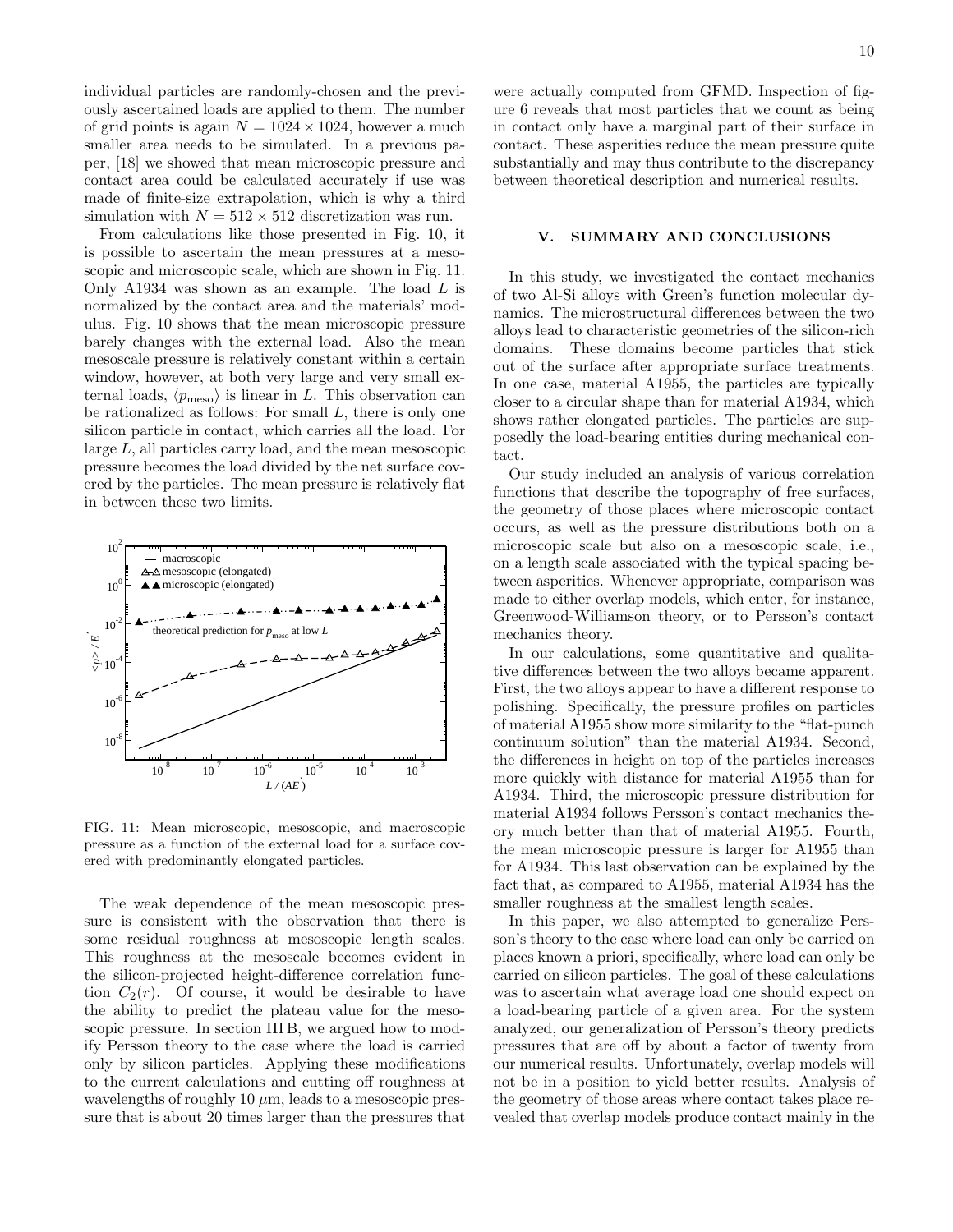vicinity of the highest particle, while load was distributed much more evenly across the surface once elastic deformation was incorporated by the GFMD calculations.

Despite the failure of overlap models to produce correct contact geometries, they are still useful to rationalize why the mesoscopic stress, which we defined to be the pressure averaged over all particles in contact, remains constant over a relatively broad pressure range. When increasing the external load, those particles that are already in contact will carry larger loads, however new particles come into contact, which initially carry little load but immediately "contribute" their full area of contact to the calculation. Unfortunately, neither overlap models nor Persson theory are able to reliably predict what the load is that an individual particle has to carry. This leaves us to conclude that at the present stage of theory, predicting the contact mechanics of Al-Si surfaces requires numerical solutions of the models, even when the models are at the rather simplified level considered here, i.e., static contacts, use of the harmonic approximation and absence of any lubricant, homogeneous elastic approximation, and neglecting plasticity and particle fracture.

Despite the limitations of our model, there are implications of how the information on both mesoscopic pressures and microscopic pressures contained in the GFMD results can be interpreted to analyze real contacts with aluminum silicon alloys. The wisdom associated with including hard phases in aluminum alloys destined for tribological applications is that the exposed hard phases will support the applied load, and prevent the counterface from coming into direct contact with the aluminum matrix. Knowing the forces on individual particles and the associated distribution of mesoscopic pressures helps one design an alloy and a contact with a reasonable safety factor to avoid aluminum adhesion. The GFMD simulation of the microstructures presented here shows that the predicted pressure distribution has a dependence on  $L/(AE)$ , which is not captured by overlap models or our extension of Perssons theory. Both Persson and overlap model overestimate the load carried by individual particles.

The knowledge of microscopic pressure distribution is relevant to the fracture of silicon particles. The GFMD calculations show that there is a significant contribution to the pressure distribution at high pressures, which is not captured by Persson's analytic theory. GW models cannot be applied to the particular shape of the silicon particles, but they usually also show Gaussian tails in the pressure distribution and would thus suffer from the same shortcoming as Persson's theory. From a practical point of view, this teaches us that smoother particles (by polishing) with rounded edges will minimize the pressure distribution components that can lead to hard phase fracture, which is known to be a failure mechanism in sliding contact of similar surfaces.

## APPENDIX A: MATHEMATICAL APPENDIX

In this appendix, we provide the formulae necessary to transform a correlation function with radial symmetry into reciprocal space and to transform them back with a cutoff in wavenumber. Let us chose a symmetric Fourier transform, i.e.,

$$
\tilde{h}(\mathbf{q}) = \frac{1}{2\pi} \int_{-\infty}^{+\infty} d^2 x \, e^{i\mathbf{q} \mathbf{x}} h(\mathbf{x}) \tag{A1}
$$

and the inverse transform

$$
h(\mathbf{x}) = \frac{1}{2\pi} \int_{-\infty}^{\infty} d^2 q \, e^{-i\mathbf{q}\mathbf{x}} \tilde{h}(\mathbf{q}). \tag{A2}
$$

Let us furthermore assume stochastically independent fluctuations in  $h$  for different values of  $q$ , i.e.,

$$
\langle \tilde{h}(\mathbf{q})\tilde{h}(\mathbf{q}')^* \rangle = 2\pi \tilde{C}(\mathbf{q})\delta(\mathbf{q} - \mathbf{q}') \tag{A3}
$$

Then with these definitions, the correlation function

$$
C(\Delta \mathbf{x}) = \langle h(\mathbf{x})h(\mathbf{x} + \Delta \mathbf{x}) \rangle \tag{A4}
$$

can be shown to be the (inverse) Fourier transform of  $\hat{C}(\mathbf{q})$ , which implies that

$$
\tilde{C}(\mathbf{q}) = \frac{1}{2\pi} \int_{-\infty}^{\infty} d^2 x \, e^{-\mathbf{q} \mathbf{x}} C(\mathbf{x}).\tag{A5}
$$

When  $C(\mathbf{x})$  is a function of  $x = |\mathbf{x}|$ , the last equation can be rewritten as

$$
\tilde{C}(\mathbf{q}) = \int_0^\infty dx \, x \, C(x) \left\{ \frac{1}{2\pi} \int_0^{2\pi} d\varphi \, e^{-iqx \cos \varphi} \right\} \quad (A6)
$$

The expression in the curly brackets is the Bessel function of the first kind  $J_0(qx)$ . From that equation it becomes clear that  $\tilde{C}(\mathbf{q})$  only depends on  $q = |\mathbf{q}|$ , so that one can calculate the expectation value of the r.m.s. gradient G

$$
G = \langle \nabla h(\mathbf{x}) \nabla h(\mathbf{x}) \rangle
$$
  
\n
$$
= \frac{1}{(2\pi)^2} \int_{-\infty}^{+\infty} d^2q \, d^2q'(-i\mathbf{q})(+i\mathbf{q}')e^{-i\mathbf{q}\mathbf{x}} e^{i\mathbf{q}\mathbf{x}'} \langle \tilde{h}(\mathbf{q})\tilde{h}^*(\mathbf{q}') \rangle
$$
  
\n
$$
= \frac{1}{2\pi} \int_{-\infty}^{+\infty} d^2q \, d^2q'(-i\mathbf{q})(+i\mathbf{q}') \tilde{C}(\mathbf{q}) \delta(\mathbf{q}-\mathbf{q}') \qquad (A7)
$$
  
\n
$$
= \frac{1}{2\pi} \int_{-\infty}^{\infty} d^2q \, q^2 \, C(\mathbf{q}) \qquad (A8)
$$

Since  $C(\mathbf{q})$  only depends on q, this can be simplified to

$$
G = \int_0^{q_c} dq \, q^3 C(q),\tag{A9}
$$

where a finite cutoff  $q_c$  was introduced in frequency space.